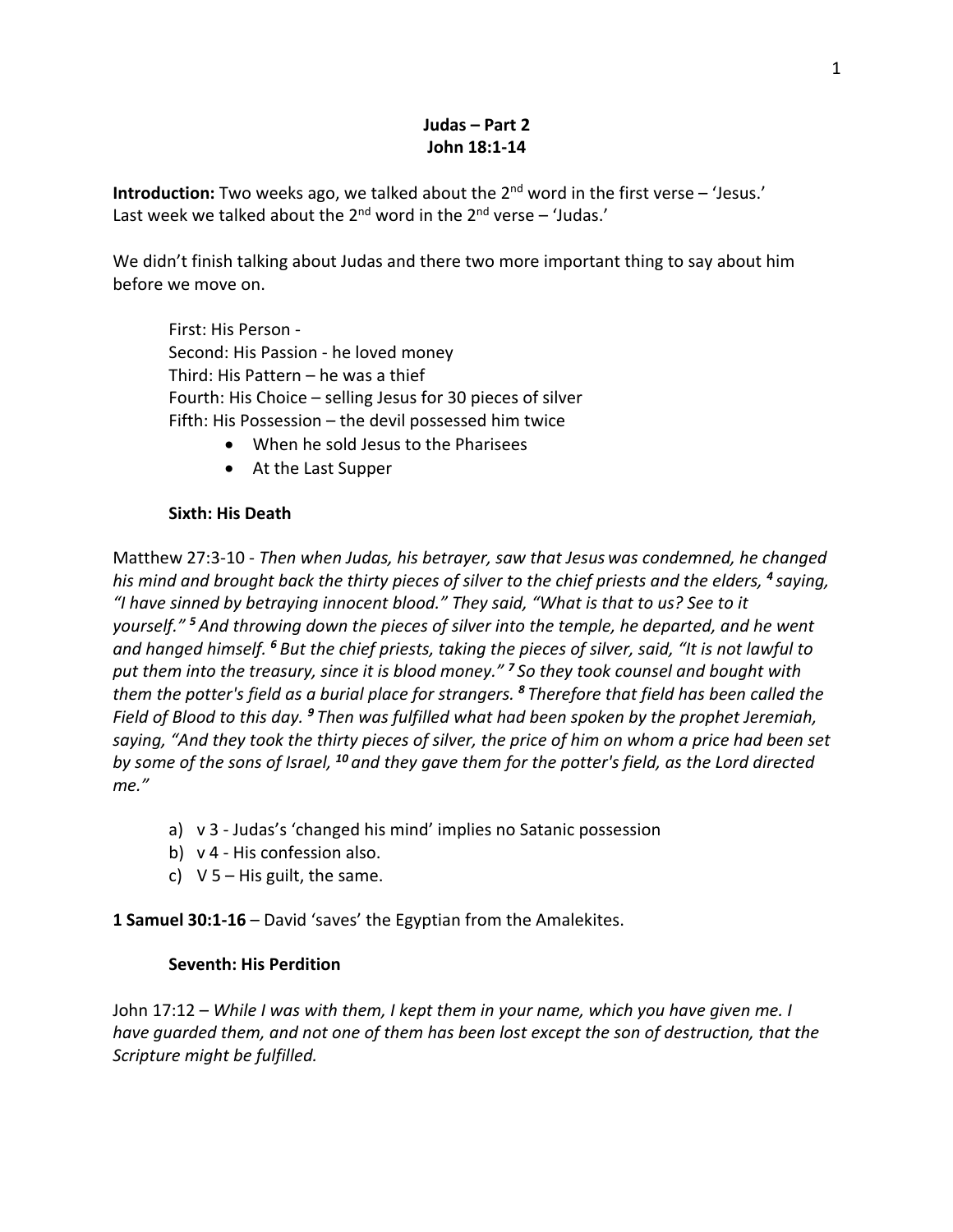"*destruction*" / "*perdition" = apolia = perishing, ruin, destruction* (which consists of misery in Hell)

Mark 14:3-4 - *And while he was at Bethany in the house of Simon the leper, as he was reclining at table, a woman came with an alabaster flask of ointment of pure nard, very costly, and she broke the flask and poured it over his head. There were some who said to themselves indignantly, "Why was the ointment wasted like that?*

That name is given to only one other person in the NT, the anti-Christ.

2 Thessalonians 2:3 - *Let no one deceive you in any way. For that day will not come, unless the rebellion comes first, and the man of lawlessnessis revealed, the son of destruction*  [perdition]*, <sup>4</sup> who opposes and exalts himself against every so-called god or object of worship, so that he takes his seat in the temple of God, proclaim*

**VS 1-2** - *When Jesus had spoken these words, he went out with his disciples across the brook Kidron, where there was a garden, which he and his disciples entered. <sup>2</sup> Now Judas, who betrayed him, also knew the place, for Jesus often met there with his disciples.*

2 – Jesus evidently took his disciples to the Garden of Gethsemane on enough previous occasions that Judas knew where to find Jesus when he was prayerfully making monumental decisions.

Because of the prophet Joel's challenge (Joel 3:14), the Jews already call Kidron Valley, 'The Valley of Decision.'

3 – Judas had been possessed by Satan when he initially made the deal for Jesus with the Sadducees and again at the Last Supper, perhaps as the necessary motivation to go through with what he had promised. But there is no mention of that possession in this text.

Why did Judas betray Jesus?

- a) We can't be certain about any reason if there was only one reason.
- b) Judas never called Jesus, 'Lord," but instead 'Rabbi.'
- c) Other disciples made great/public professions of faith (John 6:68; 11:16) but not Judas.
- d) The indication is that he never trusted Christ as Savior.
- e) He had no real relationship with Jesus The disciples are always lited in the same general order – Matt 10:2-4; Mark 3:16-19; Luke 6:14-16 – Peter, James and John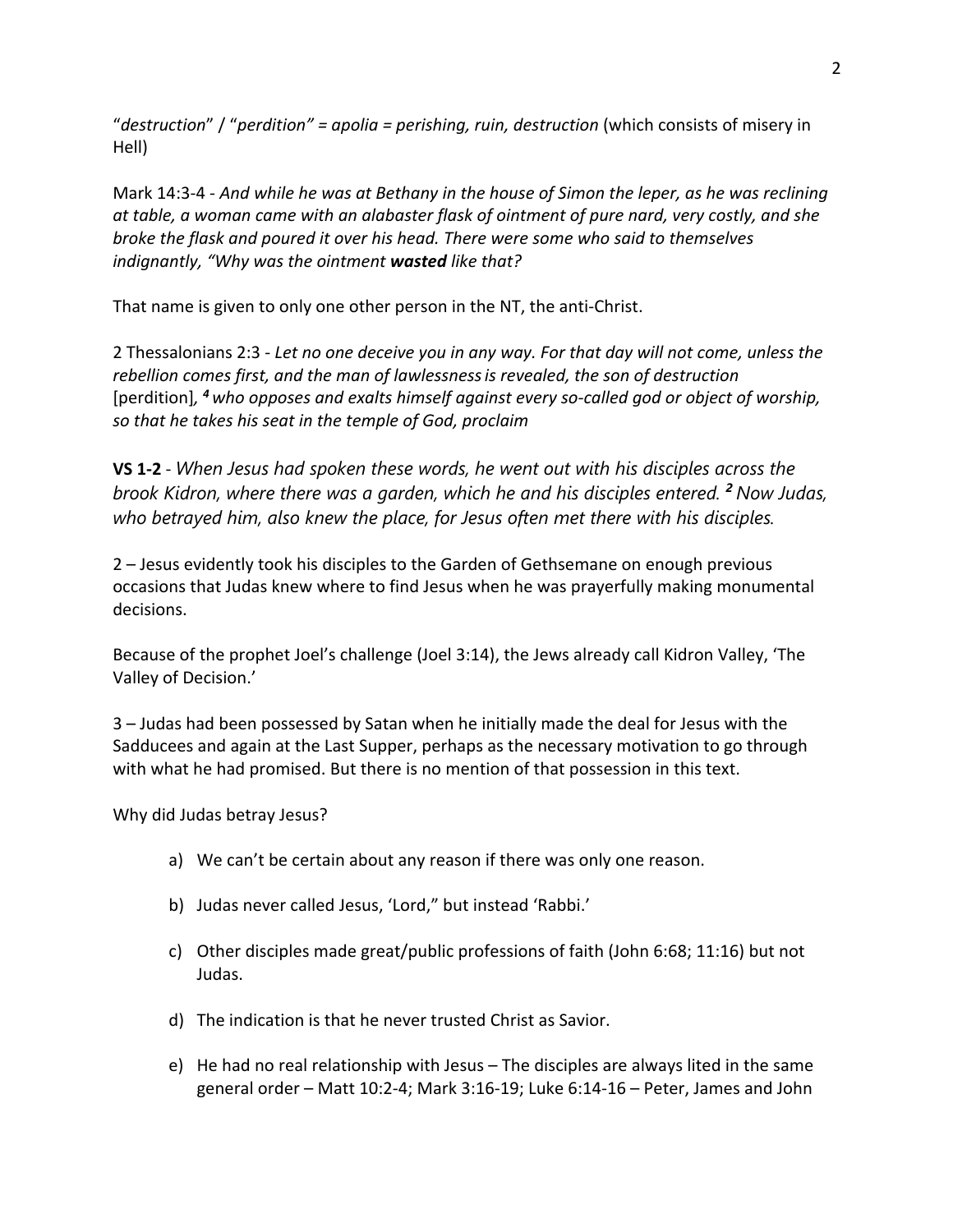are always listed first, and Judas is always listed last, an indication that he was far from Christ.

f) The only documented dialogues between Jesus and Judas is when

\* Jesus rebuked Judas when he complained about Mary's anointing of the Lord (John 12:1-8),

- \* his denial of the betrayal (Matt 26:25) and
- \* the betrayal itself (Luke 22:48)
- g) Judas was consumed with greed John 12:5-6 and may have followed and betrayed Jesus simply for the money
- h) He may have, like a lot of Jews in his time, been a super-patriot and thought Jesus would overthrow the Romans if confronted by them.
- i) He may have wanted to close to Jesus in the new reigning kingdom.

Last week I mentioned that *Iscariot* may refer to a village named Keriot in Judea where Judas could have been from. He would be, in Hebrew, "a man from Kerioth" (*'ish qeriyyot*). In this construct Judas would have been the only apostle not from Galilee,

But *Iscariot* may be derived from Judas's membership in the *sicarii*, or "dagger wielders," a band of religious terrorists of the time and may have been aligned with the Zealots, a fanatical group that had included another apostle, Simon.

j) This could explain his shock at Jesus's death sentence and his attempt to return the money

k) In that case, Judas was no different than the people who lined the streets to Jerusalem when Jesus entered the city (Matt 21:1-11). When he proved of no value to their immediate needs, when he was not who they wanted him to be, they betrayed him (Matt 27:20).

l) But Judas request for money doesn't square with the super-patriot thought.

John 12:5-6 – Judas was "*a thief*."

Judas became the ultimate model of 1 Timothy 6:10 - "*The love of money is a root of all kinds of evils. It is through this craving that some have wandered away from the faith and pierced themselves with many pangs*."

m) As with all betrayals of Christ, Judas's betrayal did not result in Jesus's death as much as it did Judas's death. He literally sealed his own fate.